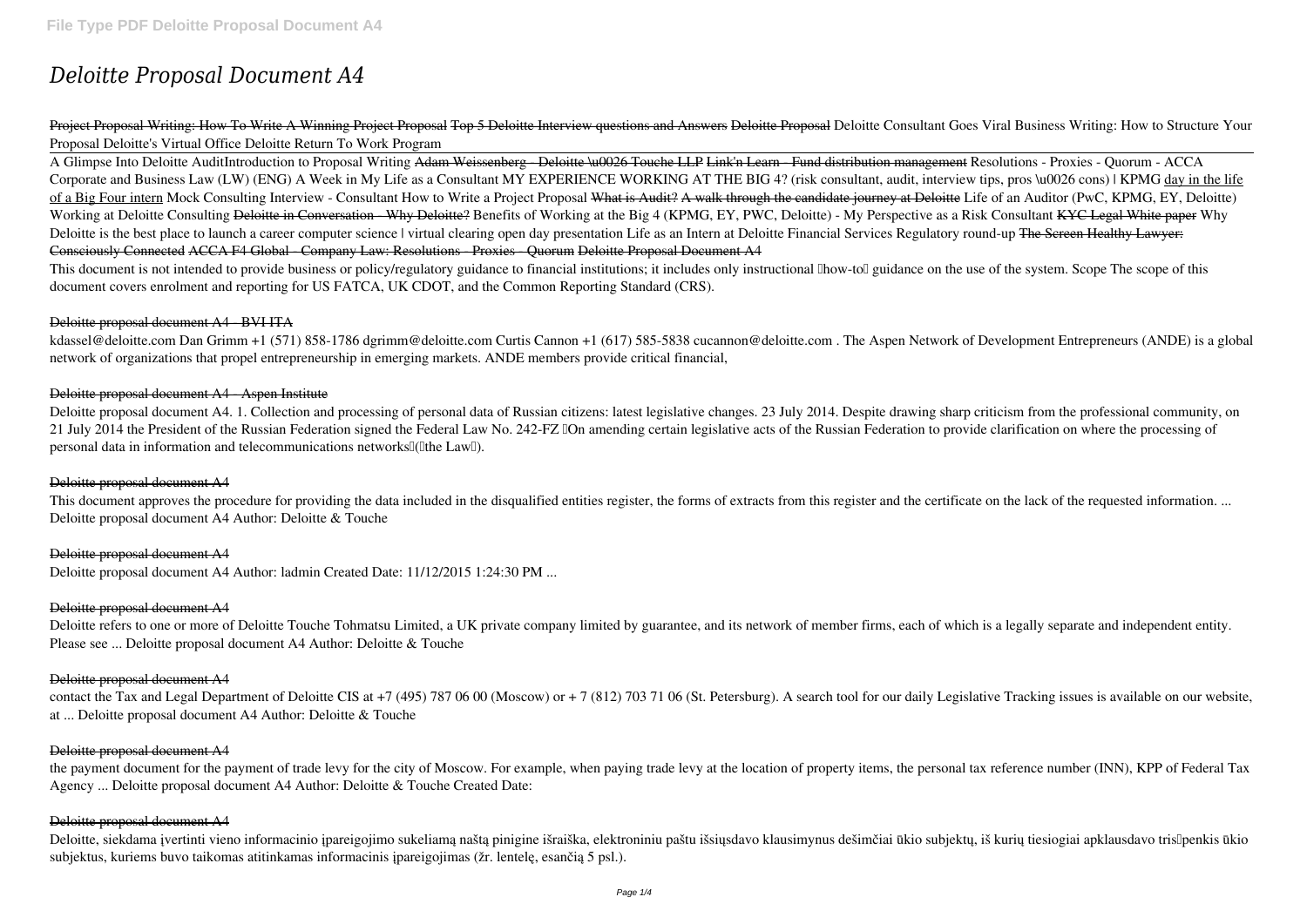#### Deloitte proposal document A4 LR V

proposal for taking its power sector outcomes to new heights. The State is committed to achieving 100% household electrification to ensure inclusive growth. Electricity access will not only enhance the living standard of citizens but will also ensure inclusive growth by positively impacting education, awareness,

#### Deloitte proposal document A4 - Ministry of Power

The Document Reference ID is a field that is included in several sections of the filing (Reporting FI, Sponsoring Entity, Intermediary, Account Information, and Pooled Reporting Type) and can be any alphanumeric reference you choose.

### Deloitte proposal document A4 - Government of the British ...

The Document Type is a field that is included in several sections of the filing (Reporting FI, Sponsoring Entity, Intermediary, Account Information, and Pooled Reporting Type). Allowable entries are FATCA1 = New Data, FATCA2 = BVIFARS User Guide 13 Corrected Data, FATCA3 = Void data, and FATCA 4 = Amended Data. ...

## Deloitte proposal document A4 Government of the British ...

The purpose of this document is to provide a simple llhow-toll overview of the most commonly used functionality in the BVI Financial Account Reporting System (BVIFARS) with respect to financial institutions ... Deloitte proposal document A4 ...

The Contact Information screen displays the contact information, such as address, phone number, or email address, that is on record with TCRS.. 4.1 Navigating to the Contact Information Screen The following steps describe how to navigate to the Contact Information screen. You must be logged into the Retiree Self-Service website to follow the steps in the sections that follow.

#### Deloitte proposal document A4 - Tennessee

Deloitte Proposal Document A4 - sailingsolution.it Title: Deloitte proposal document A4 Author: Johan Rasmusson (Open) Created Date: 4/26/2016 1:50:33 PM Deloitte proposal document A4 - Svedala Networking Session and Reception Hosted by Deloitte. 8.0 Hours of CPE. CPE Credit Eligible Time. 400. Author: LocalAdmin Created Date:

#### Deloitte Proposal Document A4 - download.truyenyy.com

This document is not intended to provide business or policy/regulatory guidance to financial institutions; it includes only instructional lhow-toll guidance on the use of the system. Scope The scope of this document covers enrolment and reporting for US FATCA, UK CDOT, and the Common Reporting Standard (CRS).

kdassel@deloitte.com Dan Grimm +1 (571) 858-1786 dgrimm@deloitte.com Curtis Cannon +1 (617) 585-5838 cucannon@deloitte.com. The Aspen Network of Development Entrepreneurs (ANDE) is a global network of organizations that propel entrepreneurship in emerging markets. ANDE members provide critical financial,

Deloitte proposal document A4. 1. Collection and processing of personal data of Russian citizens: latest legislative changes. 23 July 2014. Despite drawing sharp criticism from the professional community, on 21 July 2014 the President of the Russian Federation signed the Federal Law No. 242-FZ "On amending certain legislative acts of the Russian Federation to provide clarification on where the processing of personal data in information and telecommunications networks [([Ithe Law []).

Project Proposal Writing: How To Write A Winning Project Proposal Top 5 Deloitte Interview questions and Answers Deloitte Proposal *Deloitte Consultant Goes Viral Business Writing: How to Structure Your Proposal Deloitte's Virtual Office* Deloitte Return To Work Program

A Glimpse Into Deloitte Audit*Introduction to Proposal Writing* Adam Weissenberg - Deloitte \u0026 Touche LLP Link'n Learn - Fund distribution management **Resolutions - Proxies - Quorum - ACCA Corporate and Business Law (LW) (ENG) A Week in My Life as a Consultant** MY EXPERIENCE WORKING AT THE BIG 4? (risk consultant, audit, interview tips, pros \u0026 cons) | KPMG day in the life of a Big Four intern *Mock Consulting Interview - Consultant* **How to Write a Project Proposal** What is Audit? A walk through the candidate journey at Deloitte *Life of an Auditor (PwC, KPMG, EY, Deloitte)* Working at Deloitte Consulting <del>Deloitte in Conversation - Why Deloitte?</del> Benefits of Working at the Big 4 (KPMG, EY, PWC, Deloitte) - My Perspective as a Risk Consultant KYC Legal White paper Why Deloitte is the best place to launch a career computer science I virtual clearing open day presentation Life as an Intern at Deloitte Financial Services Regulatory round-up The Sereen Healthy Lawyer: Consciously Connected ACCA F4 Global - Company Law: Resolutions - Proxies - Quorum Deloitte Proposal Document A4

#### Deloitte proposal document A4 - BVI ITA

# Deloitte proposal document A4 - Aspen Institute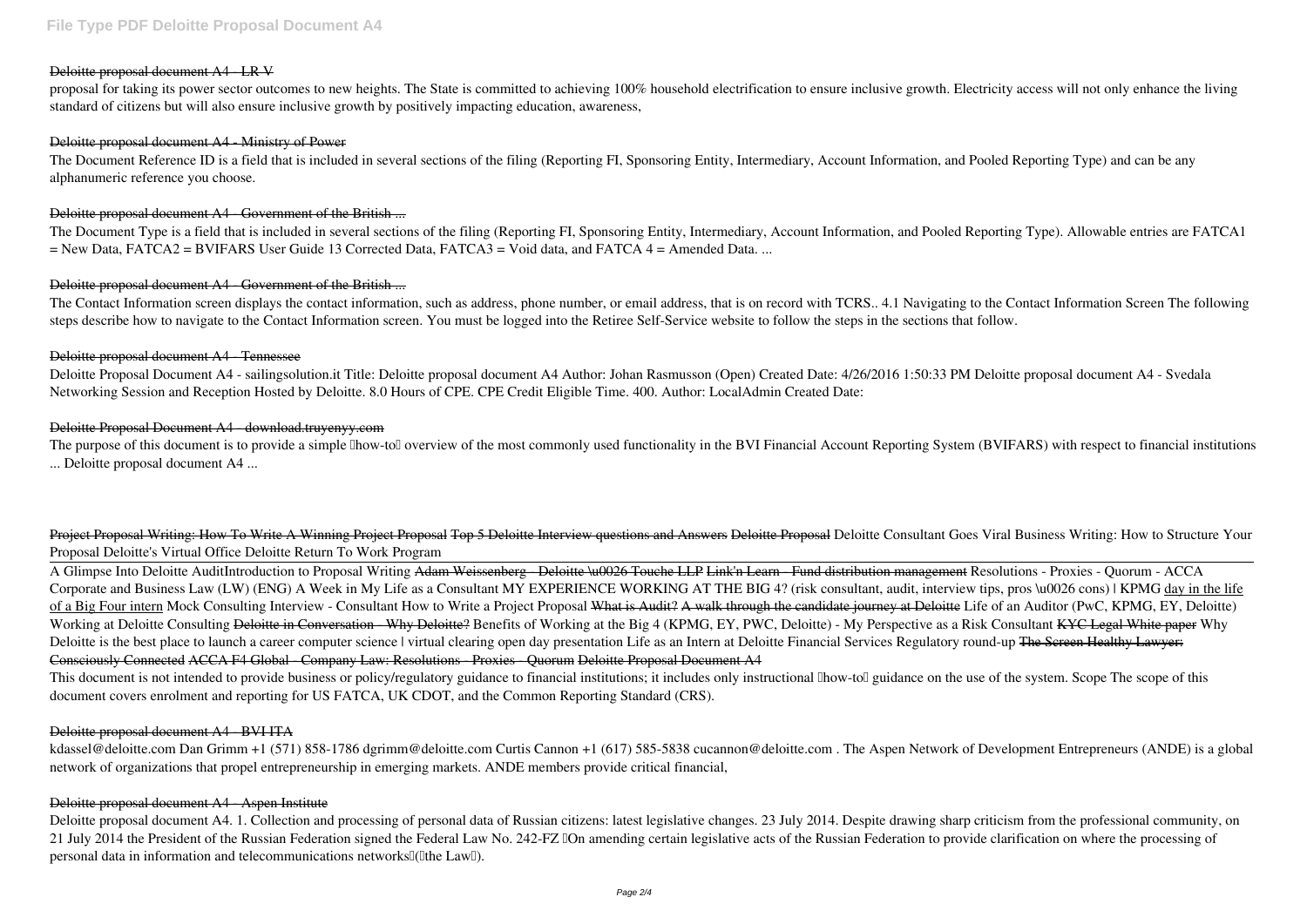## Deloitte proposal document A4

This document approves the procedure for providing the data included in the disqualified entities register, the forms of extracts from this register and the certificate on the lack of the requested information. ... Deloitte proposal document A4 Author: Deloitte & Touche

## Deloitte proposal document A4

Deloitte refers to one or more of Deloitte Touche Tohmatsu Limited, a UK private company limited by guarantee, and its network of member firms, each of which is a legally separate and independent entity. Please see ... Deloitte proposal document A4 Author: Deloitte & Touche

Deloitte proposal document A4 Author: ladmin Created Date: 11/12/2015 1:24:30 PM ...

## Deloitte proposal document A4

contact the Tax and Legal Department of Deloitte CIS at +7 (495) 787 06 00 (Moscow) or + 7 (812) 703 71 06 (St. Petersburg). A search tool for our daily Legislative Tracking issues is available on our website, at ... Deloitte proposal document A4 Author: Deloitte & Touche

## Deloitte proposal document A4

Deloitte, siekdama įvertinti vieno informacinio įpareigojimo sukeliamą naštą pinigine išraiška, elektroniniu paštu išsiųsdavo klausimynus dešimčiai ūkio subjektų, iš kurių tiesiogiai apklausdavo tris<sup>penkis</sup> ūkio subjektus, kuriems buvo taikomas atitinkamas informacinis įpareigojimas (žr. lentelę, esančią 5 psl.).

# Deloitte proposal document A4 LRV

## Deloitte proposal document A4

the payment document for the payment of trade levy for the city of Moscow. For example, when paying trade levy at the location of property items, the personal tax reference number (INN), KPP of Federal Tax Agency ... Deloitte proposal document A4 Author: Deloitte & Touche Created Date:

## Deloitte proposal document A4

The Contact Information screen displays the contact information, such as address, phone number, or email address, that is on record with TCRS.. 4.1 Navigating to the Contact Information Screen The following steps describe how to navigate to the Contact Information screen. You must be logged into the Retiree Self-Service website to follow the steps in the sections that follow.

proposal for taking its power sector outcomes to new heights. The State is committed to achieving 100% household electrification to ensure inclusive growth. Electricity access will not only enhance the living standard of citizens but will also ensure inclusive growth by positively impacting education, awareness,

The purpose of this document is to provide a simple llhow-toll overview of the most commonly used functionality in the BVI Financial Account Reporting System (BVIFARS) with respect to financial institutions ... Deloitte proposal document A4 ...

# Deloitte proposal document A4 - Ministry of Power

The Document Reference ID is a field that is included in several sections of the filing (Reporting FI, Sponsoring Entity, Intermediary, Account Information, and Pooled Reporting Type) and can be any alphanumeric reference you choose.

# Deloitte proposal document A4 - Government of the British ...

The Document Type is a field that is included in several sections of the filing (Reporting FI, Sponsoring Entity, Intermediary, Account Information, and Pooled Reporting Type). Allowable entries are FATCA1 = New Data, FATCA2 = BVIFARS User Guide 13 Corrected Data, FATCA3 = Void data, and FATCA 4 = Amended Data. ...

# Deloitte proposal document A4 - Government of the British ...

#### Deloitte proposal document A4 - Tennessee

Deloitte Proposal Document A4 - sailingsolution.it Title: Deloitte proposal document A4 Author: Johan Rasmusson (Open) Created Date: 4/26/2016 1:50:33 PM Deloitte proposal document A4 - Svedala Networking Session and Reception Hosted by Deloitte. 8.0 Hours of CPE. CPE Credit Eligible Time. 400. Author: LocalAdmin Created Date:

# Deloitte Proposal Document A4 - download.truyenyy.com